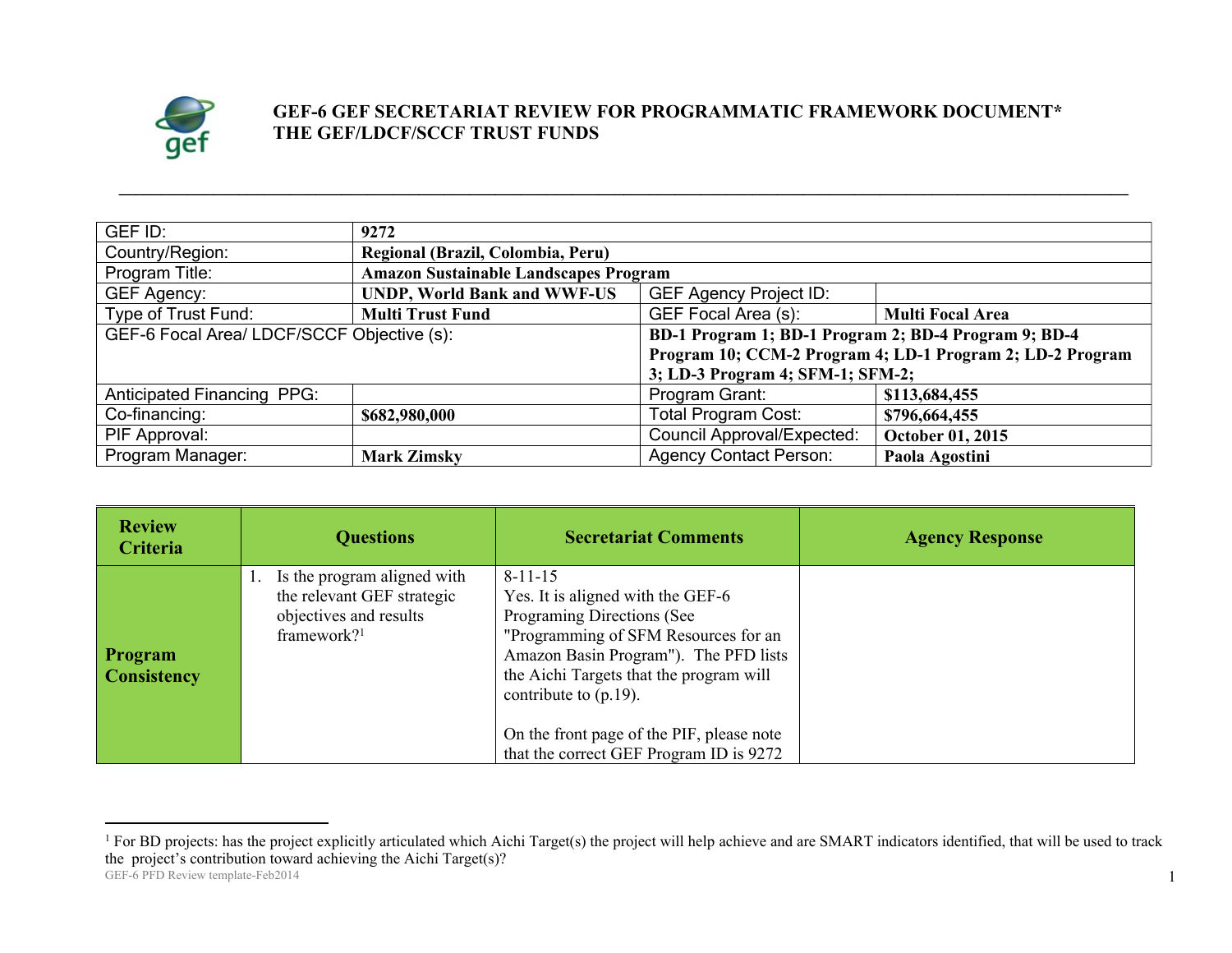|                       | Is the description of the        | $8 - 11 - 15$                               |  |
|-----------------------|----------------------------------|---------------------------------------------|--|
|                       | baseline scenario reliable, and  |                                             |  |
|                       | based on sound data and          | NOTE: The Comments and suggestions          |  |
|                       | assumptions? Are the             | below, are intended for the PFD to be       |  |
|                       | activities that will be financed | modified accordingly. A response matrix     |  |
|                       | using GEF/LDCF/SCCF              | should only be used to communicate, in a    |  |
|                       | funding based on incremental/    | succinct manner, issues that have not       |  |
|                       | additional reasoning?            | been addressed in the revised PFD.          |  |
|                       |                                  | Thanks.                                     |  |
|                       |                                  |                                             |  |
|                       |                                  | THE GLOBAL ENVIRONMENTAL                    |  |
|                       |                                  | <b>PROBLEM</b>                              |  |
|                       |                                  |                                             |  |
|                       |                                  | The Root Causes and Barriers section        |  |
|                       |                                  | would benefit from more concrete and        |  |
|                       |                                  | recent data that supports the analysis. The |  |
|                       |                                  | GEF Secretariat suggest tapping into the    |  |
|                       |                                  | information of the Atlas: RAISG, 2012.      |  |
|                       |                                  | Amazonia Under Pressure, 68 pages.          |  |
|                       |                                  | RAISG is the Amazon Network of Geo-         |  |
|                       |                                  | reference Socio-environmental               |  |
|                       |                                  | Information                                 |  |
|                       |                                  | (www.raisg.socioambiental.org). It          |  |
|                       |                                  | contains synthetic and valuable             |  |
|                       |                                  | information on Drivers of Deforestation     |  |
| <b>Program Design</b> |                                  | across the Amazon Biome.                    |  |
|                       |                                  |                                             |  |
|                       |                                  | <b>BASELINE SCENARIO</b>                    |  |
|                       |                                  | The Baseline Scenario should describe       |  |
|                       |                                  | the activities that will take place during  |  |
|                       |                                  | the next 72 months, whether or not the      |  |
|                       |                                  | GEF PFD is approved. Once the baseline      |  |
|                       |                                  | is describe in that manner, the description |  |
|                       |                                  | of the Alternative Scenario and the         |  |
|                       |                                  | articulation of the Incremental Reasoning   |  |
|                       |                                  | could be made easier and clearer. The       |  |
|                       |                                  | GEF Secretariat suggest to remove or        |  |
|                       |                                  | relocate the Background Information         |  |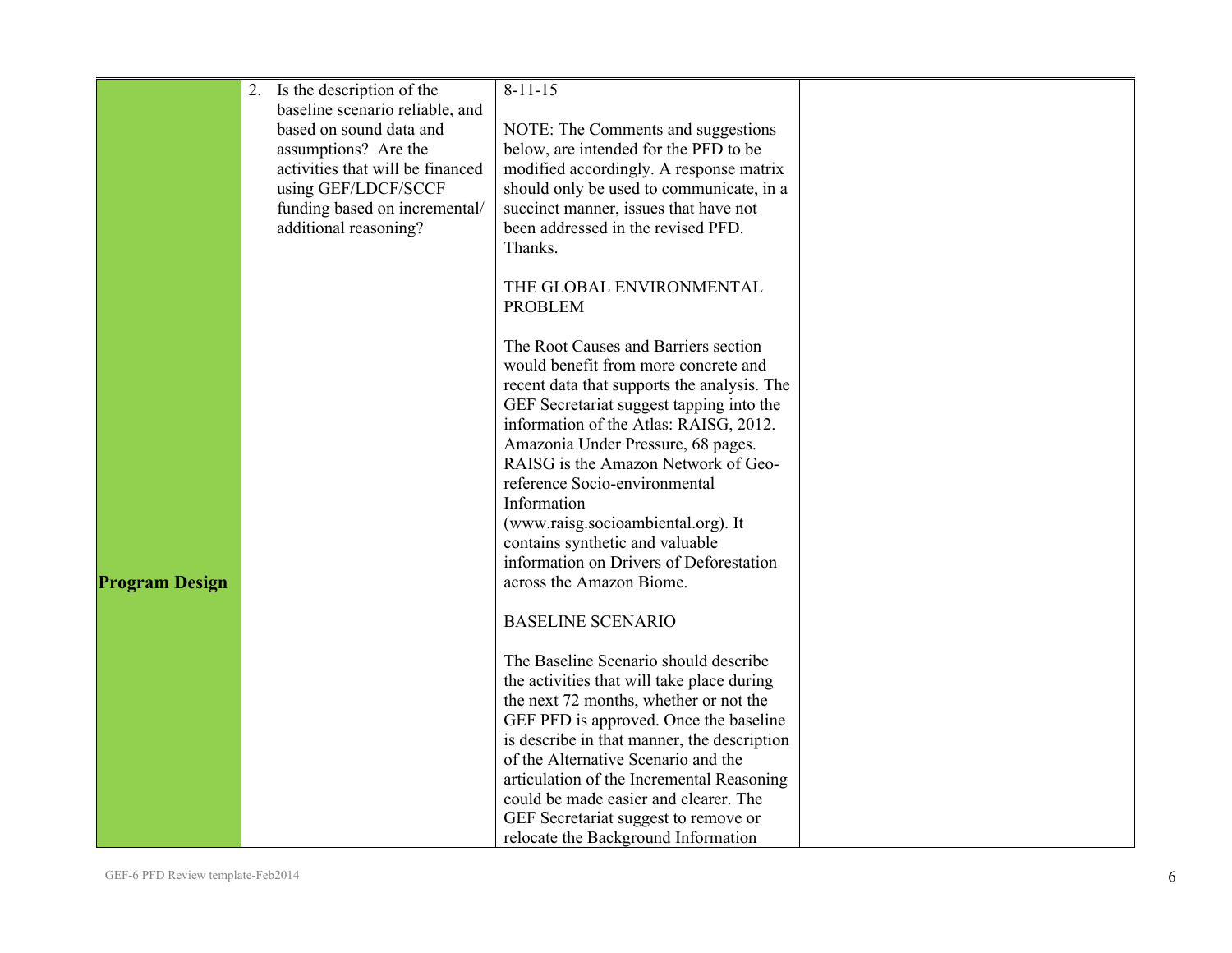|  | (Past Investments) from the Baseline, in   |  |
|--|--------------------------------------------|--|
|  | order to make the reading of the PFD       |  |
|  | easier.                                    |  |
|  |                                            |  |
|  |                                            |  |
|  | The alignment of the "Barriers to          |  |
|  | achieving Amazon sustainable               |  |
|  | landscapes" (p. 6) and the "Baseline"      |  |
|  | Scenario" (p.8) and the "Program Results"  |  |
|  | Framework" (p.2) could be improved. If     |  |
|  | the program identifies a number of         |  |
|  |                                            |  |
|  | drivers of deforestation and habitat loss, |  |
|  | and barriers to achieve the objective of   |  |
|  | the program, they would need to be         |  |
|  | addressed in a consistent manner in the    |  |
|  | baseline and alternative scenario (i.e.    |  |
|  | components of the Results Framework).      |  |
|  |                                            |  |
|  | For instance, Barrier 4 ("Financial        |  |
|  |                                            |  |
|  | Incentives to Farmers") and Barrier 6      |  |
|  | ("Sustainable Infrastructure"), are not    |  |
|  | mentioned in the baseline information of   |  |
|  | any of the three countries. Barrier 3      |  |
|  | (Government Policies on the agricultural   |  |
|  | sector) and Barrier 7 (on Monitoring of    |  |
|  | Deforestation and Technical assistance to  |  |
|  |                                            |  |
|  | farmers), are only mentioned in Brazil's   |  |
|  | baseline. The baseline for Regional        |  |
|  | Cooperation would need to be added.        |  |
|  |                                            |  |
|  | The relationship between the Drivers of    |  |
|  | Deforestation and Habitats Loss (p.6) and  |  |
|  | the baseline for the three countries could |  |
|  | be enhanced. Of the seven drivers, only    |  |
|  | mining and illegal timber are mentioned    |  |
|  | in the baseline of Colombia, and           |  |
|  | Agricultural expansion and energy          |  |
|  |                                            |  |
|  | infrastructure in Peru. The case would     |  |
|  | need to be made on how this program is     |  |
|  | tackling the drivers of deforestation,     |  |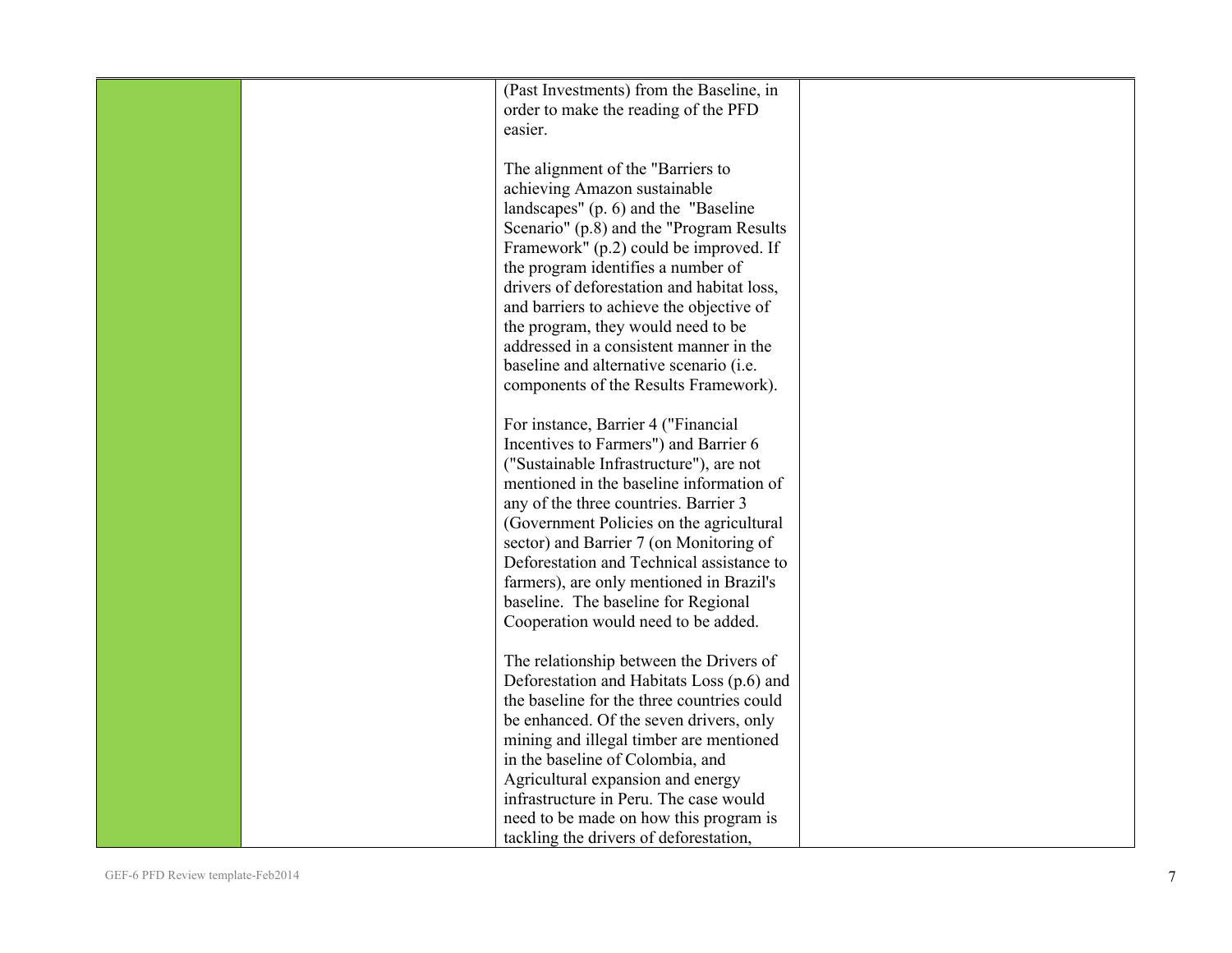| directly or indirectly.                                                                                                                                                                                                                                                                                                                                                                                                                                                                                                                           |  |
|---------------------------------------------------------------------------------------------------------------------------------------------------------------------------------------------------------------------------------------------------------------------------------------------------------------------------------------------------------------------------------------------------------------------------------------------------------------------------------------------------------------------------------------------------|--|
| ALTERNATIVE SCENARIO                                                                                                                                                                                                                                                                                                                                                                                                                                                                                                                              |  |
| In order to visualize the current and<br>proposed Amazon Landscape under the<br>GEF Amazon PFD, it would be<br>beneficial to include a map that shows<br>which parts of the Amazon are protected<br>(i.e. National System of Protected Areas<br>and Indigenous Territories) and under<br>SFM/SLM, and compare it to one that<br>shows the areas the program will be<br>targeting. The GEF suggest looking at the<br>Amazon Network of Geo-reference<br>Socio-environmental Information<br>(www.raisg.socioambiental.org) for a<br>background map. |  |
| <b>INCREMENTAL REASONING</b>                                                                                                                                                                                                                                                                                                                                                                                                                                                                                                                      |  |
| This section could be enhanced to better<br>understand how the GEF funding will<br>make a difference in the conservation and<br>sustainable development of the Amazon<br>Biome. The "Incremental Reasoning"<br>would result from the comparison of the<br>"Baseline" and "Alternative Scenario".                                                                                                                                                                                                                                                  |  |
| <b>OTHER</b>                                                                                                                                                                                                                                                                                                                                                                                                                                                                                                                                      |  |
| Performance Indicators: Are not specified<br>$(p.14)$ . The GHG emissions reduction<br>should be included as one of them.                                                                                                                                                                                                                                                                                                                                                                                                                         |  |
| Innovation: This needs to be revised to<br>make a better case for a GEF regional<br>program and the innovations it is<br>proposing to address the drivers of                                                                                                                                                                                                                                                                                                                                                                                      |  |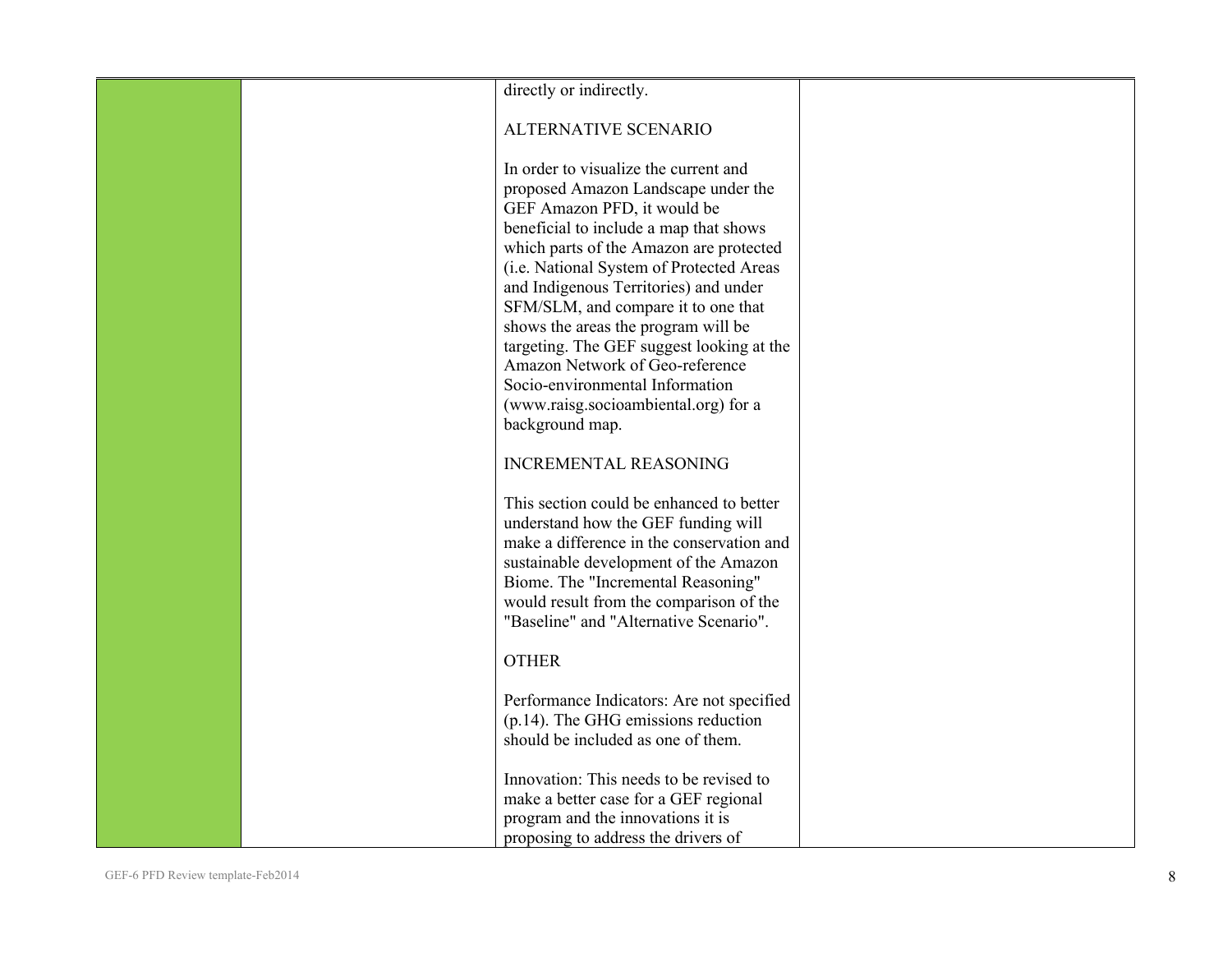|  | deforestation (i.e. "Transportation                                                     |  |
|--|-----------------------------------------------------------------------------------------|--|
|  | Infrastructure", "Energy Infrastructure",                                               |  |
|  | Mining", "Oil and Gas", and "Illegal<br>Timber Trade).                                  |  |
|  |                                                                                         |  |
|  | Sustainability: This section would benefit                                              |  |
|  | from a more in-depth assessment of the                                                  |  |
|  | Financial, Institutional and Ecological<br>Sustainability of the program.               |  |
|  |                                                                                         |  |
|  | Potential for scaling-up: The potential for                                             |  |
|  | scaling-up to the other countries in the                                                |  |
|  | Amazon basin (i.e. Bolivia, Ecuador,                                                    |  |
|  | Guyana, Suriname and Venezuela) could<br>be considered here.                            |  |
|  |                                                                                         |  |
|  | National Priorities. In addition to the                                                 |  |
|  | generics of the Rio Conventions'                                                        |  |
|  | obligations, it would be beneficial to cite<br>the relevant country National strategies |  |
|  | and Priorities. It is also necessary to cite                                            |  |
|  | alignment to UNFCCC national                                                            |  |
|  | communications, biennial update reports,                                                |  |
|  | and if applicable intended nationally<br>determined contributions, as well as to        |  |
|  | national climate change strategies.                                                     |  |
|  |                                                                                         |  |
|  | Table C. The type of co-financing needs                                                 |  |
|  | to be specified.                                                                        |  |
|  | Table D. The source of SFM funds is the                                                 |  |
|  | GEF Trust Fund (see reference to LDCF                                                   |  |
|  | for UNDP's MFA in Peru). Climate                                                        |  |
|  | Change funding is also from the GEF<br>Trust Fund (see WB/UNDP Colombia                 |  |
|  | (blank).                                                                                |  |
|  |                                                                                         |  |
|  | Table E. While the Program aims at                                                      |  |
|  | improving management of landscapes of                                                   |  |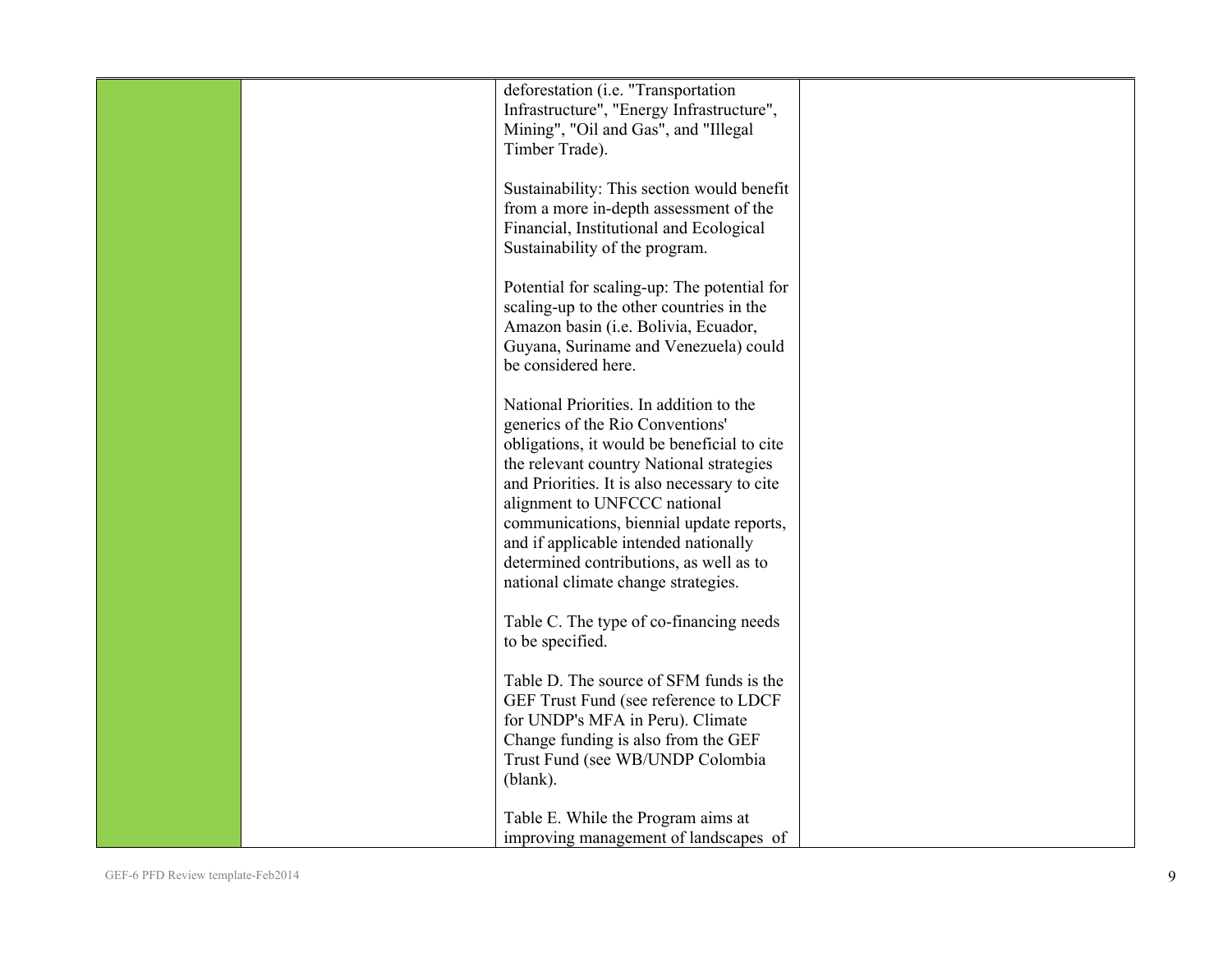|                                                                                         | around 10% of the Amazon Biome (0.7)<br>Million ha of 6.7 Million), the target for<br>CO2 mitigation appears low compared to<br>the standing carbon stock in the biome                                                  |  |
|-----------------------------------------------------------------------------------------|-------------------------------------------------------------------------------------------------------------------------------------------------------------------------------------------------------------------------|--|
|                                                                                         | (only $0.3\%$ ). Please elaborate on this<br>subject. During project preparation, the<br>GEF suggest using approved<br>methodologies, such as X-ACT, for<br>estimating sustainable forestry and GHG                     |  |
|                                                                                         | emissions benefits.<br>Part III. Please include Position and<br>Ministry of OFP. (p.20).                                                                                                                                |  |
|                                                                                         | Restoration. Since restoration is an<br>integral part of the program (cited in the<br>Objective and in the Results Framework),<br>it would be desirable to have a working<br>definition of the term. Please consult the |  |
|                                                                                         | SFM strategy.<br>September 8, 2015                                                                                                                                                                                      |  |
|                                                                                         | Cleared.                                                                                                                                                                                                                |  |
| Is the program framework<br>3.<br>(Table B) sound and                                   | $8 - 11 - 15$                                                                                                                                                                                                           |  |
| sufficiently clear and<br>appropriate to achieve<br>program objectives and the<br>GEBs? | NOTE: The Comments and suggestions<br>below, are intended for the PFD to be<br>modified accordingly. A response matrix<br>should only be used to communicate, in a                                                      |  |
|                                                                                         | succinct manner, issues that have not<br>been addressed in the revised PFD.<br>Thanks.                                                                                                                                  |  |
|                                                                                         | The Program Results Framework is<br>sound and clear for the most part, and<br>should allow the delivery of the program                                                                                                  |  |
|                                                                                         | objectives and Global Environmental<br>Benefits.                                                                                                                                                                        |  |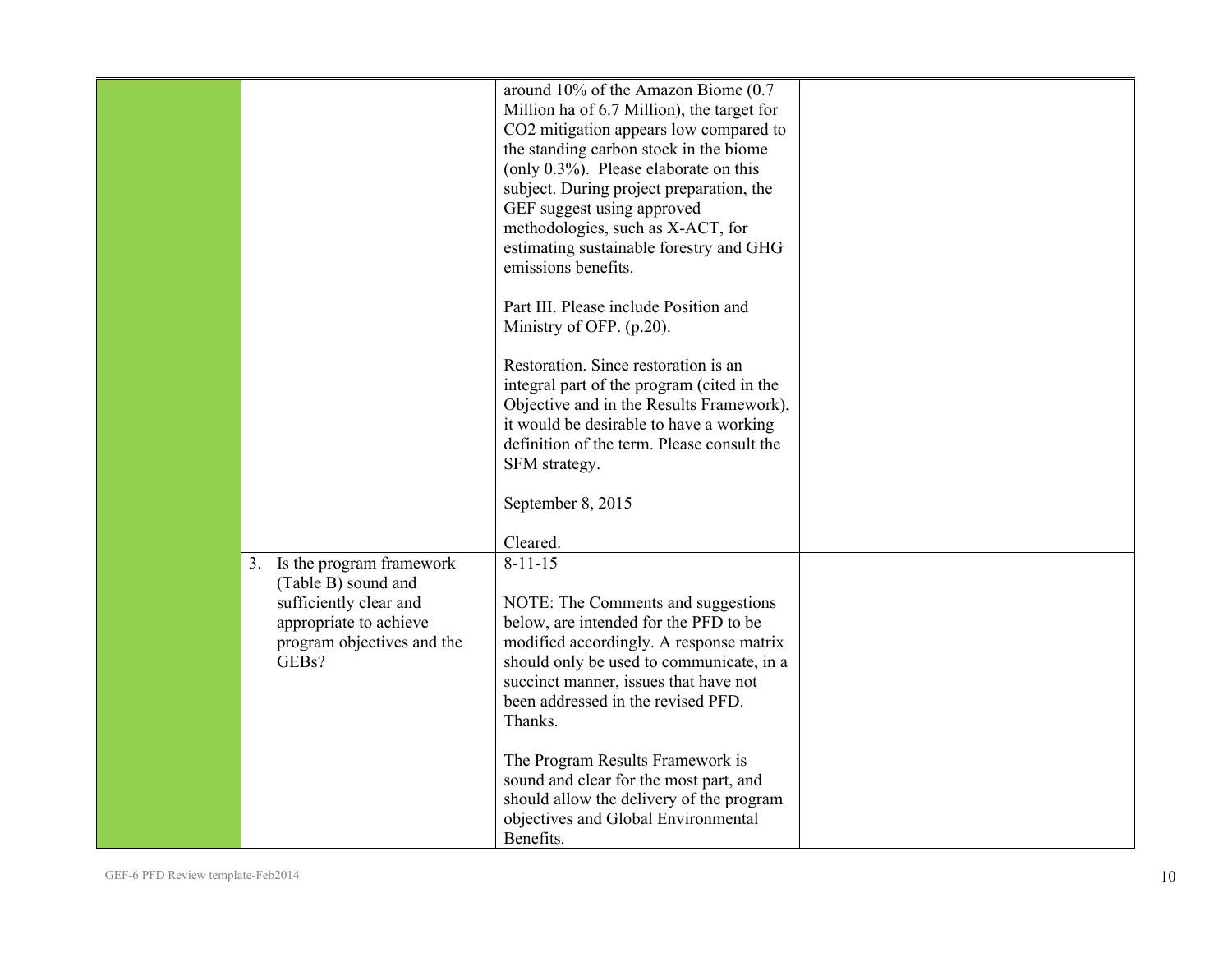| 4. Are socio-economic aspects,                            | The structure of the program would<br>greatly benefit from enhancing the<br>Regional activities to deliver tangible and<br>measurable Global Environmental<br>Benefits. There are two low-hanging<br>fruits that could be considered for<br>development and implementation in the<br>context of regional cooperation: Rivers &<br>Freshwater Fisheries, and Trans-<br>boundary Protected Areas. Management<br>of rivers and fisheries could be carried<br>out between neighboring countries by<br>means of: 1) Strengthening fisheries<br>management in critical sub-basins and<br>trans-boundary areas with agreements to<br>manage the migratory fish that represent<br>80% of the fish catch in the basin), 2)<br>Ensuring PA networks protect key and<br>representative wetlands and other aquatic<br>ecosystems, and 3) mitigating the impacts<br>of infrastructure and other large scale<br>development projects on the Amazon<br>river system, especially in the western<br>Amazon. The establishment of a<br>coordinating body for these activities<br>could be considered as a first step.<br>The indicators and targets in the Program<br>Outcomes (Results Framework), need to<br>be provided. These numbers would need<br>to add-up to those provided in Table E<br>$(GEBs)$ .<br>September 8, 2015<br>Cleared.<br>$8 - 11 - 15$ |  |
|-----------------------------------------------------------|----------------------------------------------------------------------------------------------------------------------------------------------------------------------------------------------------------------------------------------------------------------------------------------------------------------------------------------------------------------------------------------------------------------------------------------------------------------------------------------------------------------------------------------------------------------------------------------------------------------------------------------------------------------------------------------------------------------------------------------------------------------------------------------------------------------------------------------------------------------------------------------------------------------------------------------------------------------------------------------------------------------------------------------------------------------------------------------------------------------------------------------------------------------------------------------------------------------------------------------------------------------------------------------------------------------------------------------------|--|
| including relevant gender<br>elements, indigenous people, | NOTE: The Comments and suggestions                                                                                                                                                                                                                                                                                                                                                                                                                                                                                                                                                                                                                                                                                                                                                                                                                                                                                                                                                                                                                                                                                                                                                                                                                                                                                                           |  |

GEF-6 PFD Review template-Feb2014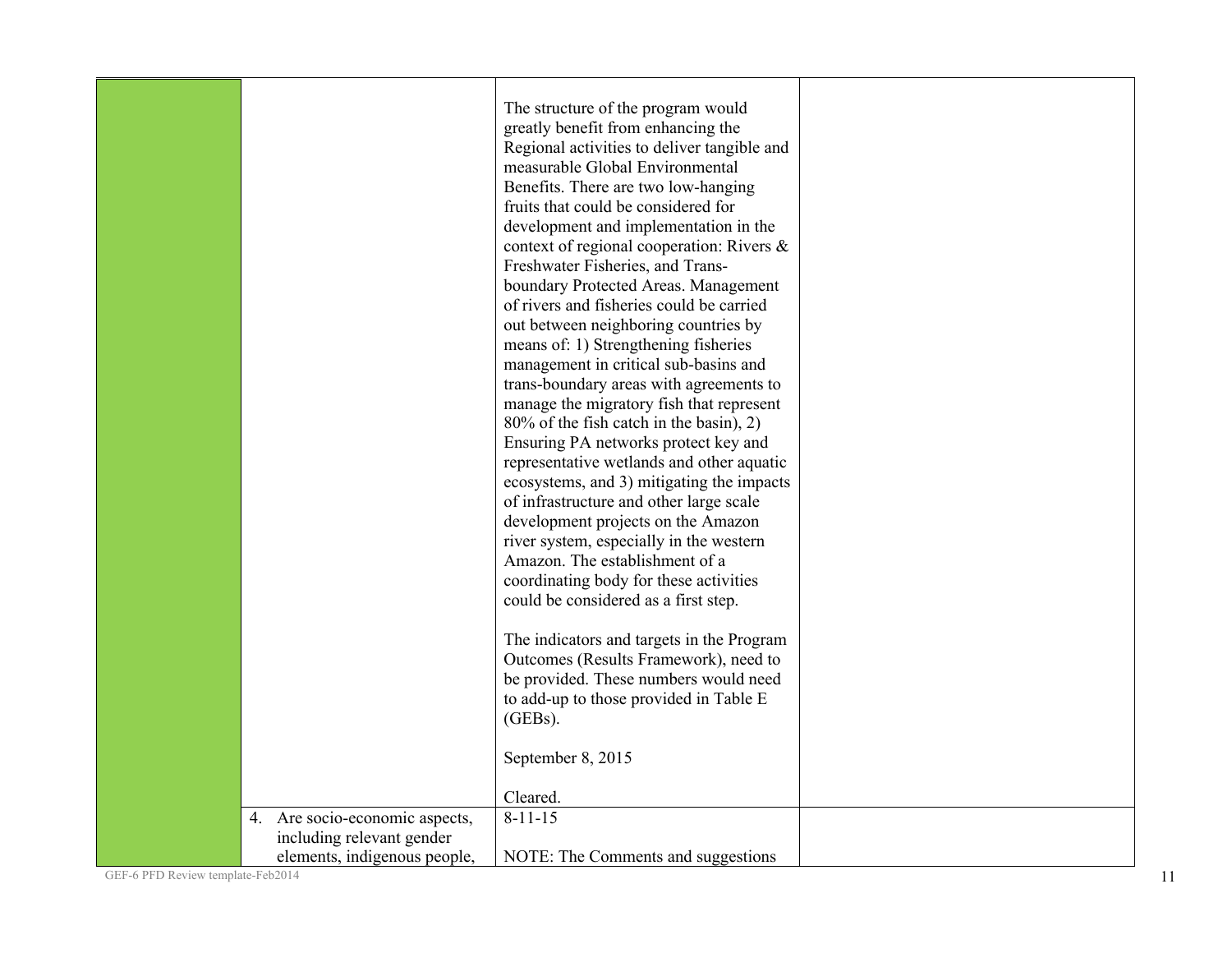| below, are intended for the PFD to be<br>modified accordingly. A response matrix<br>should only be used to communicate, in a<br>succinct manner, issues that have not<br>been addressed in the revised PFD.                                                                          |                                                                                                                                                                                            |
|--------------------------------------------------------------------------------------------------------------------------------------------------------------------------------------------------------------------------------------------------------------------------------------|--------------------------------------------------------------------------------------------------------------------------------------------------------------------------------------------|
| The socio-economic benefits of the<br>program are missing from the PFD (item<br>4. Benefits, p.17).                                                                                                                                                                                  |                                                                                                                                                                                            |
| to any program. It is necessary to be<br>region and country specific as much as<br>possible. In addition, there is no<br>discussion on participation of indigenous<br>people in the program (item 2.                                                                                 |                                                                                                                                                                                            |
| September 8, 2015<br>Cleared.                                                                                                                                                                                                                                                        |                                                                                                                                                                                            |
| NOTE: The Comments and suggestions<br>below, are intended for the PFD to be<br>modified accordingly. A response matrix<br>should only be used to communicate, in a<br>succinct manner, issues that have not been<br>addressed in the revised PFD. Thanks.                            |                                                                                                                                                                                            |
| The program takes into account some<br>potential risks and described response<br>measures to address them. Nevertheless,<br>there is one significant risk that needs to<br>be stated separately. The risk of<br>Economically powerful Drivers of<br>Deforestation (i.e. expansion of |                                                                                                                                                                                            |
|                                                                                                                                                                                                                                                                                      | Thanks.<br>The text on stakeholders could be applied<br>Stakeholders, p. 16).<br>$8 - 11 - 15$<br>agribusiness, development of transport and<br>energy infrastructure, illegal gold mining |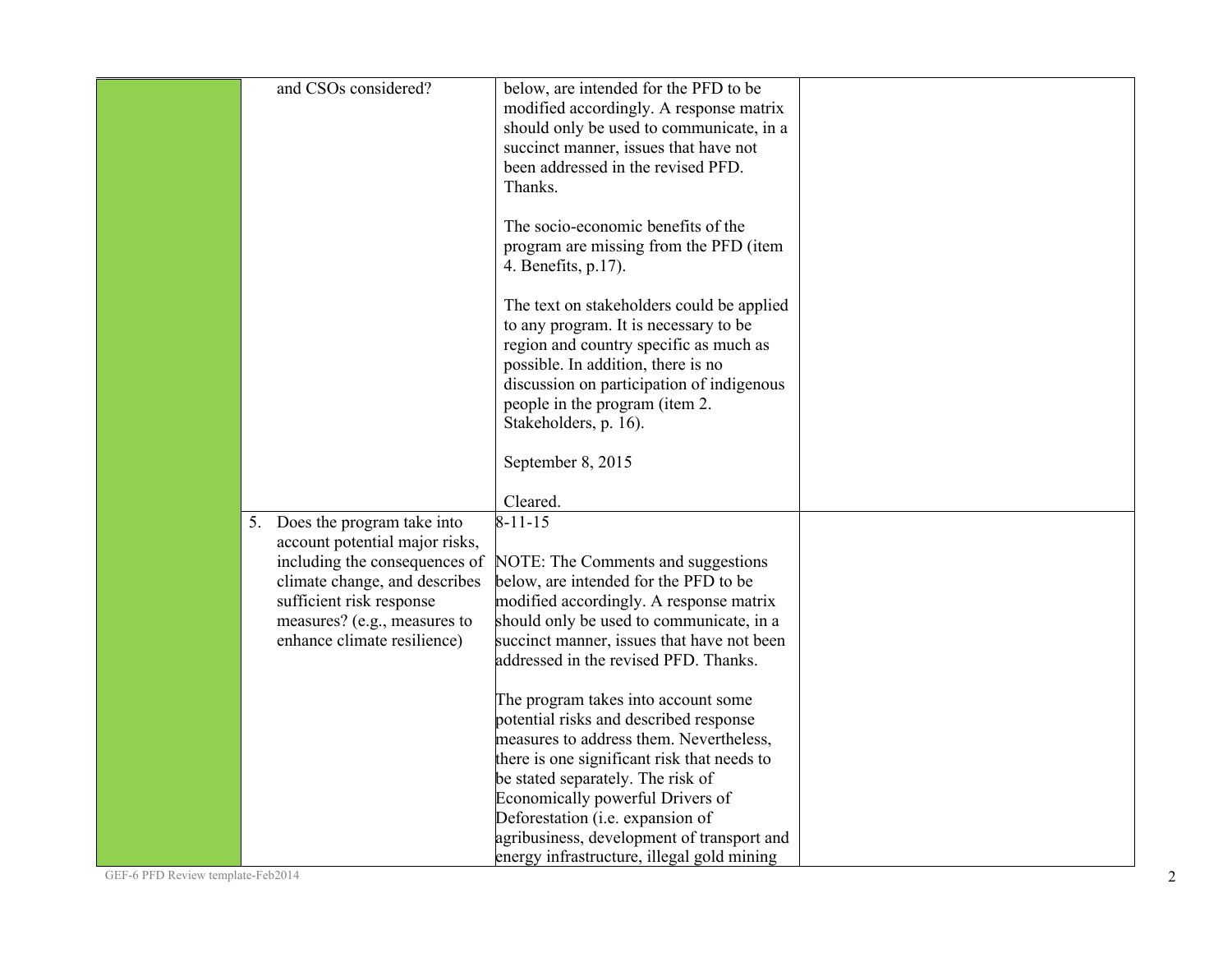|                                                                                                                                    | and Oil $&$ Gas) to overrun the plans to<br>develop new protected areas and<br>mainstream biodiversity conservation into<br>the broader landscape, specially outside<br>conservation areas and indigenous<br>territories. Please address this risk as<br>appropriate.<br>September 8, 2015<br>Cleared.           |  |
|------------------------------------------------------------------------------------------------------------------------------------|------------------------------------------------------------------------------------------------------------------------------------------------------------------------------------------------------------------------------------------------------------------------------------------------------------------|--|
| 6. If there is a non-grant<br>instrument in the program, is<br>the GEF Agency(ies) capable<br>of managing it?                      | <b>NA</b>                                                                                                                                                                                                                                                                                                        |  |
| 7. Is the program coordinated<br>with other related initiatives<br>and national/regional plans in<br>the country or in the region? | $8 - 11 - 15$<br>There is detailed information on how the<br>program will secure coordination among<br>countries and child projects within the<br>program. The coordination with other<br>initiatives outside the GEF would need to<br>be added (see Coordination p.18 of PFD).<br>September 8, 2015<br>Cleared. |  |
| Is the program<br>8.<br>implementation/execution<br>arrangement adequate?                                                          | $8 - 11 - 15$<br>Yes. This program will have one Lead<br>Agency (WB), and three agencies (WB,<br>UNDP and WWF) leading the<br>implementation of the child projects.<br>Cleared                                                                                                                                   |  |
| Does the program include a<br>9.<br>budgeted M&E Plan that<br>monitors and measures results<br>with indicators and targets?        | $8 - 11 - 15$<br>The Program includes a Component<br>(No.4) to develop a monitoring system to<br>support implementation.<br>Cleared                                                                                                                                                                              |  |
| 10. Does the program have<br>description of knowledge                                                                              | $8 - 11 - 15$<br>Yes. See p.18 of PFD                                                                                                                                                                                                                                                                            |  |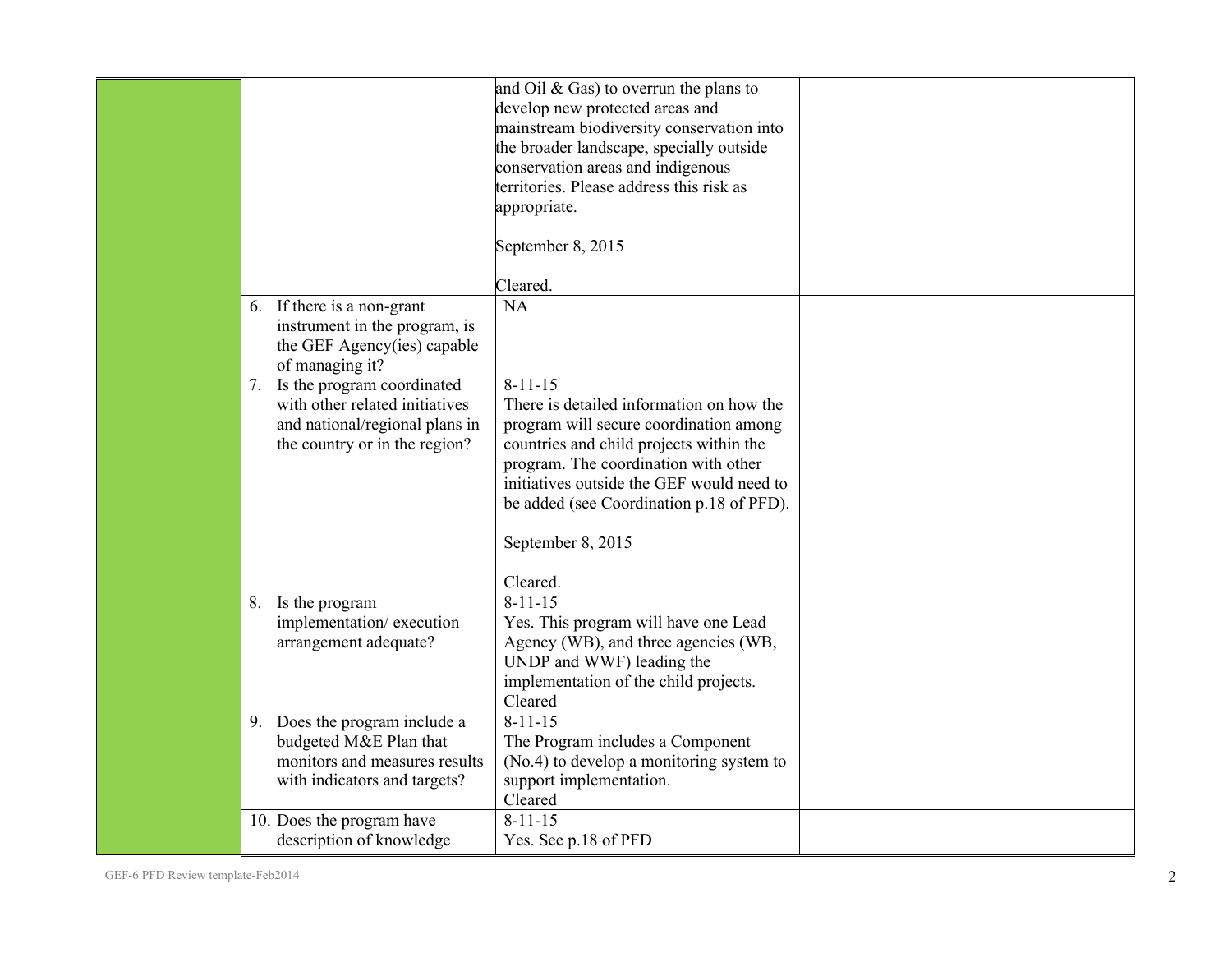|                                   | management plan?                                                                                                         | Cleared                                                                                                                                                                                                |  |
|-----------------------------------|--------------------------------------------------------------------------------------------------------------------------|--------------------------------------------------------------------------------------------------------------------------------------------------------------------------------------------------------|--|
|                                   |                                                                                                                          |                                                                                                                                                                                                        |  |
|                                   | 11. Is the proposed Grant<br>(including the Agency fee)<br>within the resources available<br>from (mark all that apply): |                                                                                                                                                                                                        |  |
|                                   | • the STAR allocation?                                                                                                   | $8 - 11 - 15$<br>The child projects will make use of<br>STAR allocations from the participating<br>countries.                                                                                          |  |
| <b>Resource</b>                   |                                                                                                                          | Please check the Total program Cost of<br>the PFD on Table B (\$112,184,455).<br>PMIS give us a slightly different number<br>(\$112, 184, 425).                                                        |  |
| <b>Availability</b>               |                                                                                                                          | September 8, 2015                                                                                                                                                                                      |  |
|                                   |                                                                                                                          | Cleared.                                                                                                                                                                                               |  |
|                                   | • the focal area allocation?                                                                                             |                                                                                                                                                                                                        |  |
|                                   | • the LDCF under the principle<br>of equitable access?                                                                   |                                                                                                                                                                                                        |  |
|                                   | • the SCCF (Adaptation or<br>Technology Transfer)?                                                                       |                                                                                                                                                                                                        |  |
|                                   | • focal area set-aside?                                                                                                  | $8 - 11 - 15$<br>The PFD will make use of SFM Set<br>Aside in support of a Global<br>Coordination grant to the WB<br>Cleared                                                                           |  |
| <b>Secretariat Recommendation</b> |                                                                                                                          |                                                                                                                                                                                                        |  |
|                                   | Is the PFD recommended for                                                                                               | $8 - 12 - 15$                                                                                                                                                                                          |  |
| <b>PFD</b><br><b>Clearance</b>    | clearance to include in the work<br>program?                                                                             | No. Please address outstanding issues<br>under items 1, 2, 3, 4, 5, 7 and 11.<br>Thanks. The GEF Secretariat is available<br>to discuss these comments and requests<br>with the Lead Agency as needed. |  |
|                                   |                                                                                                                          | $9 - 8 - 15$                                                                                                                                                                                           |  |